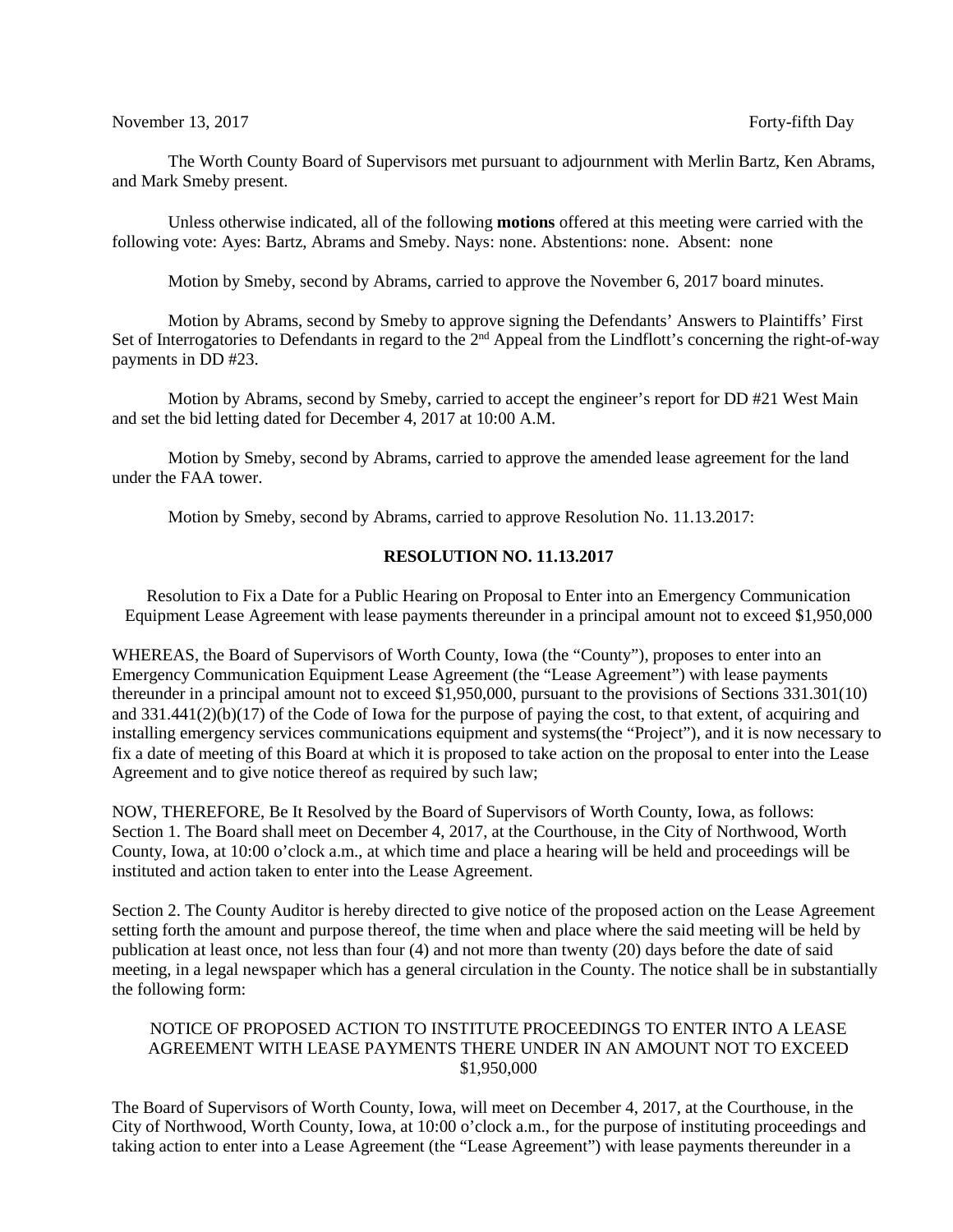principal amount not to exceed \$1,950,000 for the purpose of paying the cost, to that extent, of acquiring and installing emergency services communications equipment and systems.

The Lease Agreement is proposed to be entered into, pursuant to authority contained in Sections 331.301(10) and 331.441(2)(b)(17) of the Code of Iowa. At that time and place, oral or written objections may be filed or made to the proposal to enter into the Lease Agreement. After receiving objections, the County may determine to enter into the Lease Agreement, in which case, the decision will be final unless appealed to the District Court within fifteen (15) days thereafter.

By order of the Board of Supervisors of Worth County, Iowa. Jacki A. Backhaus County Auditor Section3. All resolutions or parts thereof in conflict herewith are hereby repealed to the extent of such conflict. Section 4. This resolution shall be in full force and effect immediately upon its adoption and approval, as provided by law.

Passed and approved November 13, 2017.

Merlin Bartz Chairperson, Board of Supervisors

Attest: Jacki A. Backhaus, County Auditor

Motion by Abrams, second by Smeby, carried to approve Agreement for Professional Services with The Samuels Group to provide a Facilities Master Plan.

Motion by Smeby, second by Abrams, carried to add a new department #92 for General Drainage.

Motion by Smeby, second Abrams, carried to approve claims in the amount of \$247,963.28 as per the following schedule:

| A & I Auto Body Inc               | Service-Eng                 | 671.38    |
|-----------------------------------|-----------------------------|-----------|
| Al Venz                           | Fy18 Reimb-Eng              | 150.00    |
| <b>Alliant Energy</b>             | Service-Gsr                 | 3,410.34  |
| Ameripride Services Inc           | Service-Eng                 | 135.46    |
| Arlys J Bergdale                  | Service-Aud                 | 120.00    |
| B & W Control Specialists         | Service-Eng                 | 22,715.00 |
| Bargen Inc                        | Project-Eng                 | 48,962.50 |
| <b>Bcn</b> Telecom                | Service-Gsr                 | 79.45     |
| Berge Oil Company                 | Fuel-Eng                    | 8,925.53  |
| <b>Black Hills Energy Inc</b>     | Service-Eng                 | 82.44     |
| <b>Bmc Aggregates Llc</b>         | Rock-Eng                    | 3,535.90  |
| Bomgaars Supply, Inc              | Supplies-Con                | 39.96     |
| <b>Buscher Bros Corp</b>          | Service-Gsr                 | 1,102.08  |
| <b>Businessware Solutions Inc</b> | Service-Dap                 | 17.46     |
| Card Center                       | Supplies $& Edu-Dap/It/Gis$ | 1,775.62  |
| <b>Carquest Auto Parts Inc</b>    | Parts & Supplies-Eng        | 802.52    |
| Carrol Michaelis                  | Service-Aud                 | 109.25    |
| <b>Cdw Government Inc</b>         | Supplies-Dap                | 52.87     |
| Centurylink                       | Service-Eng                 | 50.65     |
| Cintas Corporation                | Service-Eng                 | 136.66    |
| City Of Fertile                   | Fy18 Rutf-Eng               | 2,351.70  |
| City Of Grafton                   | Fy18 Rutf-Eng               | 1,307.74  |
| City Of Hanlontown                | Fy18 Rutf-Eng               | 531.63    |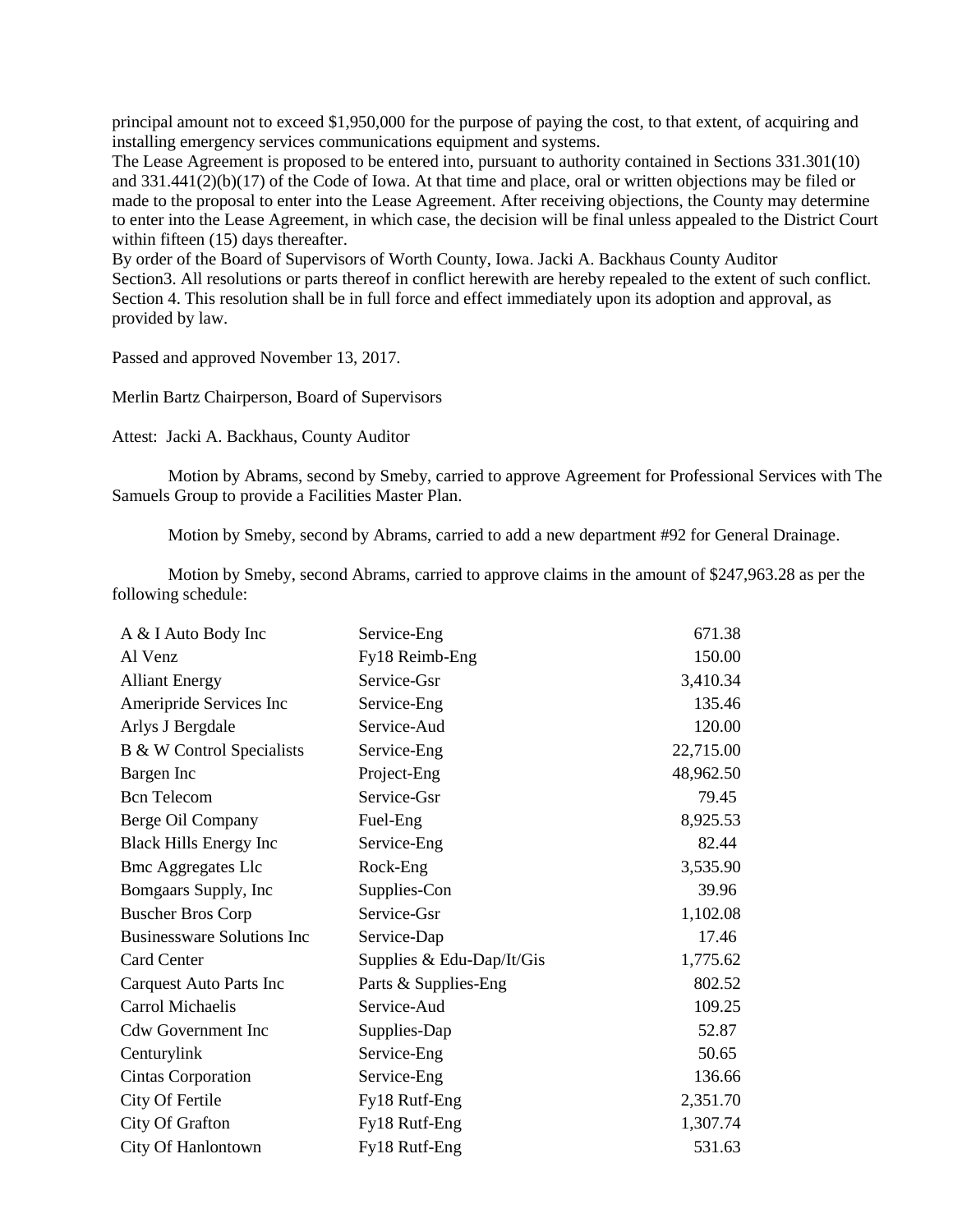| City Of Joice                              | Fy18 Rutf-Eng            | 1,367.25  |
|--------------------------------------------|--------------------------|-----------|
| City Of Kensett                            | Fy18 Rutf-Eng            | 672.16    |
| City Of Manly                              | Service-Eng              | 45.70     |
| City Of Northwood                          | Service-Gsr              | 432.69    |
| <b>Clarice Bartz</b>                       | Service-Aud              | 125.25    |
| <b>Cnh Capital Prod Plus Account</b>       | Parts-Con                | 213.85    |
| <b>County Social Services</b>              | Service-Mha              | 62,784.96 |
| Crysteel Truck Equipment Inc               | Parts-Eng                | 945.00    |
| <b>Culligan Of Mason City</b>              | Service-Shf              | 279.00    |
| Dave Syverson Inc                          | Parts-Eng                | 275.31    |
| Deano's Road Dust Control                  | Service-Eng              | 216.00    |
| Dedra Harris                               | Mileage-Aud              | 125.00    |
| Diamond Mowers Inc                         | Parts-Con                | 73.99     |
| Diane Myli                                 | Mileage-Phd              | 6.95      |
| Dianne Cooper                              | Service-Aud              | 123.50    |
| Electric Pump Inc                          | Service-Wat              | 2,710.90  |
| <b>Falkstone Llc</b>                       | Rock-Eng                 | 1,433.75  |
| <b>Fastenal Company</b>                    | Supplies-Eng             | 1,939.16  |
| Genie Foss                                 | Service-Aud              | 109.25    |
| Goodale Custom Pumping Co                  | Service-Wwt              | 3,400.00  |
| <b>Grafton Welding</b>                     | Service-Eng              | 85.00     |
| Greve Law Office                           | Rent & Payroll Reimb-Aty | 5,580.50  |
| Grp & Associates Inc                       | Supplies-Phd             | 45.00     |
| <b>Heartland Power Coop</b>                | Service-Wat              | 214.18    |
| Henry M. Adkins & Son Inc.                 | Supplies-Aud             | 4,181.86  |
| Huber Supply Co Inc                        | Service-Eng              | 152.50    |
| Ia Dept Of Transportation                  | Equip-Eng                | 10,907.65 |
| Ia Prison Industries                       | Supplies-Eng             | 4,007.88  |
| laao                                       | Dues-Asr                 | 190.00    |
| Idda                                       | Edu-Drng                 | 165.00    |
| Imwca                                      | Wk Comp Ins              | 5,074.00  |
| <b>Interstate Batteries</b>                | Supplies-Eng             | 229.90    |
| <b>Iowa State Fire Marshal</b><br>Division | Fy18 Fees-Eng            | 80.00     |
| Ip Pathways                                | Service-Dap              | 82.50     |
| Iscta                                      | Dues-Trs                 | 300.00    |
| Jacob Hanson                               | Edu-Trs                  | 343.91    |
| Jan Moretz                                 | Service-Aud              | 129.25    |
| Jane Ohden                                 | Service-Aud              | 111.75    |
| Janice Hare                                | Service-Aud              | 129.75    |
| Jean Fitzl                                 | Service-Aud              | 134.25    |
| Jeannine Borey                             | Service-Aud              | 127.25    |
| Jessica Reyerson                           | Mileage-Phd              | 16.00     |
| Joel Rohne                                 | Mileage-It/Gis           | 208.50    |
| John Wonsmos                               | Service-Aud              | 127.25    |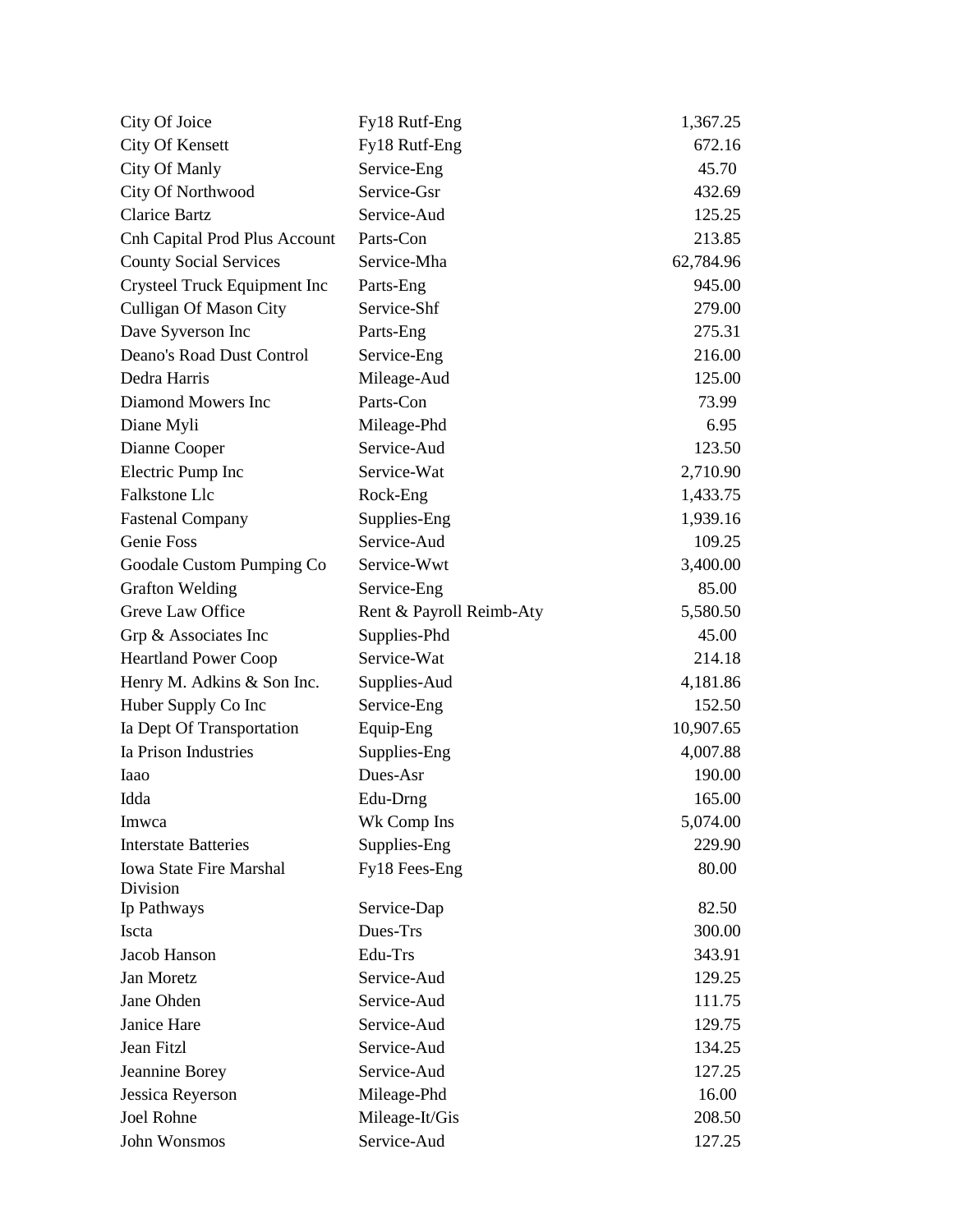| <b>Judy Wonsmos</b>                | Service-Aud   | 109.25   |
|------------------------------------|---------------|----------|
| Karen Abrahams                     | Service-Aud   | 118.75   |
| Kathryn Brodersen                  | Service-Aud   | 93.25    |
| Keltek Inc                         | Supplies-Dap  | 472.87   |
| <b>Knudtson Automotive Service</b> | Service-Shf   | 1,287.73 |
| Kriss Premium Products Inc         | Supplies-Gsr  | 455.85   |
| L R Falk Const Co                  | Rock-Eng      | 257.86   |
| Larsen Plumbing & Heating Inc      | Service-Gsr   | 1,656.83 |
| Law Enforcement Systems Inc        | Supplies-Shf  | 206.00   |
| <b>Lawson Products Inc</b>         | Supplies-Eng  | 341.74   |
| Lexisnexis                         | Service-Aty   | 156.00   |
| Linda Medlang                      | Service-Aud   | 130.00   |
| Lois Low                           | Service-Aud   | 91.25    |
| Mandy Meierotto                    | Service-Aud   | 138.25   |
| <b>Manly Junction Signal</b>       | Service-Sup   | 474.40   |
| Marco Technologies Llc             | Service-Asr   | 314.53   |
| Marge Tenold                       | Service-Aud   | 118.75   |
| Mark Smeby                         | Mileage-Sup   | 37.00    |
| Mark's Tractor Inc                 | Parts-Con     | 449.00   |
| Martin Marietta Materials Inc      | Rock-Eng      | 1,887.14 |
| Medline Industries Inc.            | Supplies-Phd  | 172.21   |
| Melinda Holden                     | Service-Aud   | 90.25    |
| Mike's Automotive                  | Service-Shf   | 78.80    |
| <b>Mittelstadt Funeral Home</b>    | Service-Soc   | 2,000.00 |
| <b>Motorola Solutions Inc</b>      | Supplies-E911 | 265.00   |
| Napa Auto Parts                    | Parts-Eng     | 114.46   |
| Niacog                             | Service-Tra   | 3,379.81 |
| North Iowa Media Group             | Service-Aud   | 142.91   |
| Northwood Anchor Inc               | Service-Trs   | 939.00   |
| Northwood Electric Inc             | Service-Gsr   | 490.00   |
| Northwood Sanitation Llc           | Service-Gsr   | 181.50   |
| Northwood True Value               | Supplies-Eng  | 419.07   |
| Nuss Truck & Equipment Inc         | Parts-Eng     | 3,713.10 |
| <b>Olson Trading Post Inc</b>      | Supplies-Eng  | 70.80    |
| Overhead Door Co Of Mason<br>City  | Service-Eng   | 402.80   |
| Paetec                             | Service-Eng   | 14.49    |
| Penny Miller                       | Service-Aud   | 91.25    |
| Plunkett's Pest Control Inc        | Service-Gsr   | 170.00   |
| Printing Services Inc              | Supplies-Dap  | 61.90    |
| Pritchard Auto Co                  | Service-Shf   | 39.87    |
| Psc                                | Service-Shf   | 250.00   |
| R80 Llc                            | Fuel-Shf      | 30.83    |
| <b>Ram Systems</b>                 | Service-Phd   | 695.00   |
| Raymond Huftalin                   | Reimb-Ema     | 239.68   |